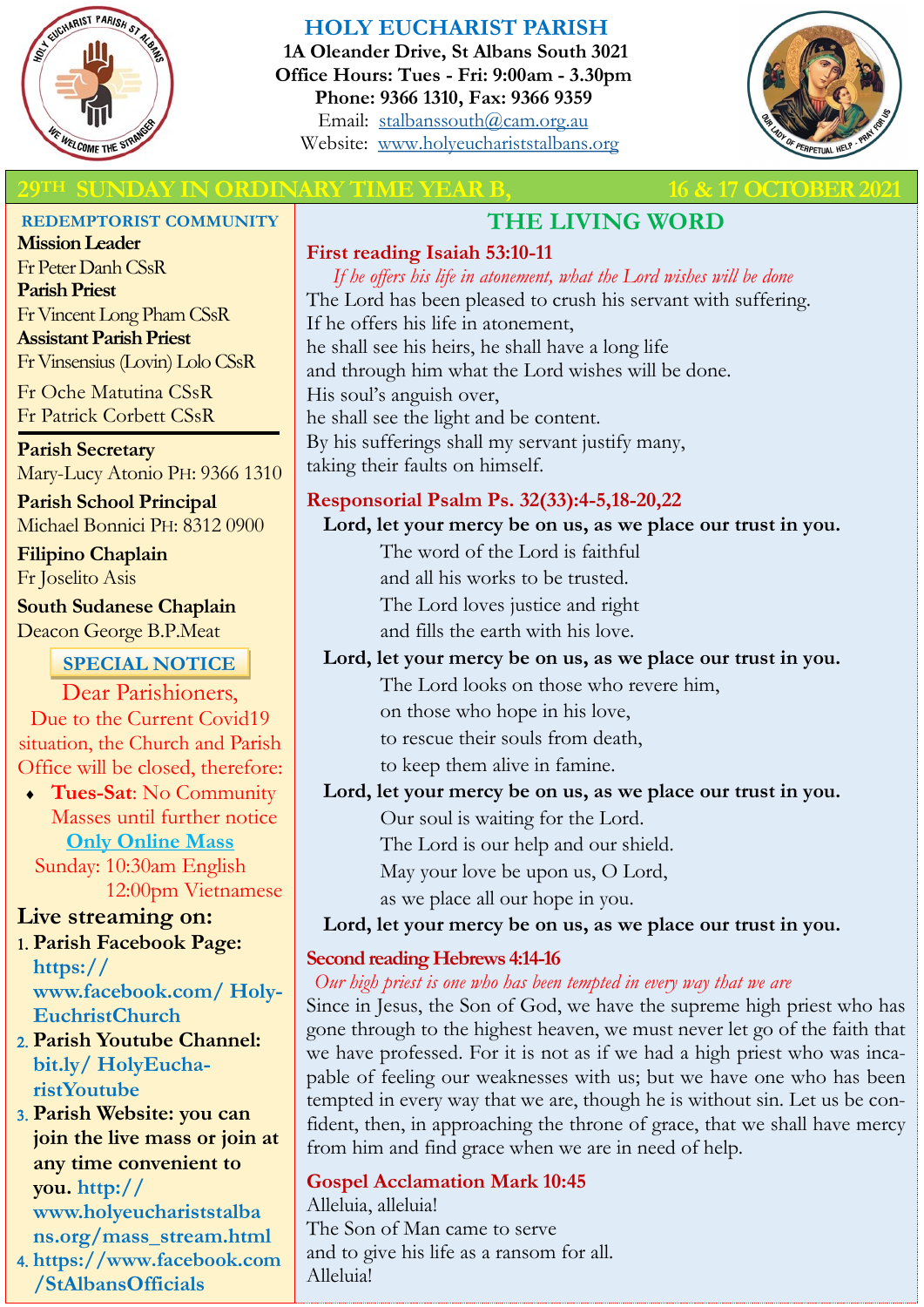#### **Gospel Mark 10:35-45**

*The Son of Man came to give his life as a ransom for many* James and John, the sons of Zebedee, approached Jesus. 'Master,' they said to him 'we want you to do us a favour.' He said to them, 'What is it you want me to do for you?' They said to him, 'Allow us to sit one at your right hand and the other at your left in your glory.' 'You do not know what you are asking' Jesus said to them. 'Can you drink the cup that I must drink, or be baptised with the baptism with which I must be baptised?' They replied, 'We can.' Jesus said to them, 'The cup that I must drink you shall drink, and with the baptism with which I must be baptised you shall be baptised, but as for seats at my right hand or my left, these are not mine to grant; they belong to those to whom they have been allotted.'

When the other ten heard this they began to feel indignant with James and John, so Jesus called them to him and said to them, You know that among the pagans their so-called rulers lord it over them, and their great men make their authority felt. This is not to happen among you. No; anyone who wants to become great among you must be your servant, and anyone who wants to be first among you must be slave to all. For the Son of Man himself did not come to be served but to serve, and to give his life as a ransom for many.'

#### **REFLECTION ON THE GOSPEL**

In the kin-dom of God movement established by Jesus, there is no place for domination or for any exercise of power over others. In today's gospel story, this is a lesson that James and John, the sons of Zebedee, clearly need to learn. They seem to think that the structures of power operating in the Roman world are going to be replicated when Jesus conquers the forces of opposition and comes into his "glory". The two brothers, James and John, put in a bid for shared deputy leadership positions. They seem to be blind and deaf to what Jesus has been trying to tell them throughout their journey from Caesarea Philippi to Jerusalem. They seek his patronage without reference to the rest of the leadership group who, incidentally, are not well pleased with their presumptuous companions.

James and John do not yet realise that Jesus' way is not the way of status or entitlement and that their call as disciples and as leaders of the emerging movement has nothing to do with privilege. They need to understand that it has more to do with enduring the suffering associated with commitment to one's mission and with setting others free to be their best selves. To demonstrate this, Jesus offers them an unpalatable alternative: to "be slave of all". He sustains the slavery metaphor and goes on to summarise his own mission with an image that comes out of the world of his time: "not to be served but to serve and give life as a ransom for many". A ransom was the payment made to free someone from slavery. To substitute oneself for a slave was to give one's life as a ransom for that slave. Reading the gospel from beginning to end helps us to understand the ultimate self-giving of Jesus in death as the climax of a lifetime's outpouring of love, a love that draws forth loving and liberating action in others.

There are multiple ways of enslaving others, of dominating and of trying to control them in order to achieve one's own personal or corporate ends, good or bad. The request of James and John reminds us that we can all lose sight of the liberating vision of the gospel and get caught up in destructive power struggles. As 21st century disciples, we hear the words of Jesus, 'It is not to happen with you". We might turn our attention to those in our world who are literally enslaved. We might join with ACRATH (Australian Catholic Religious against the Trafficking in Humans) and with others working to obtain freedom and justice for those trapped into sexual and other forms of slavery in our own cities, a situation reportedly exacerbated by pandemic. We might hear today's gospel as a call to join the struggle against this tragic phenomenon.

#### **By Veronica M. Lawson RSM**



## **The First General Assembly of the Plenary Council The Journey so Far**

As we conclude the First General Assembly of the Fifth Plenary Council of Australia, the process of discernment continues. From the opening Mass to the closing of the Assembly, our prayer has been 'Come, Holy Spirit.' The call to hear afresh the Good News of Jesus Christ through a spiritual posture of 'deep listening' has been a central element of the preparation of the Plenary process and a dis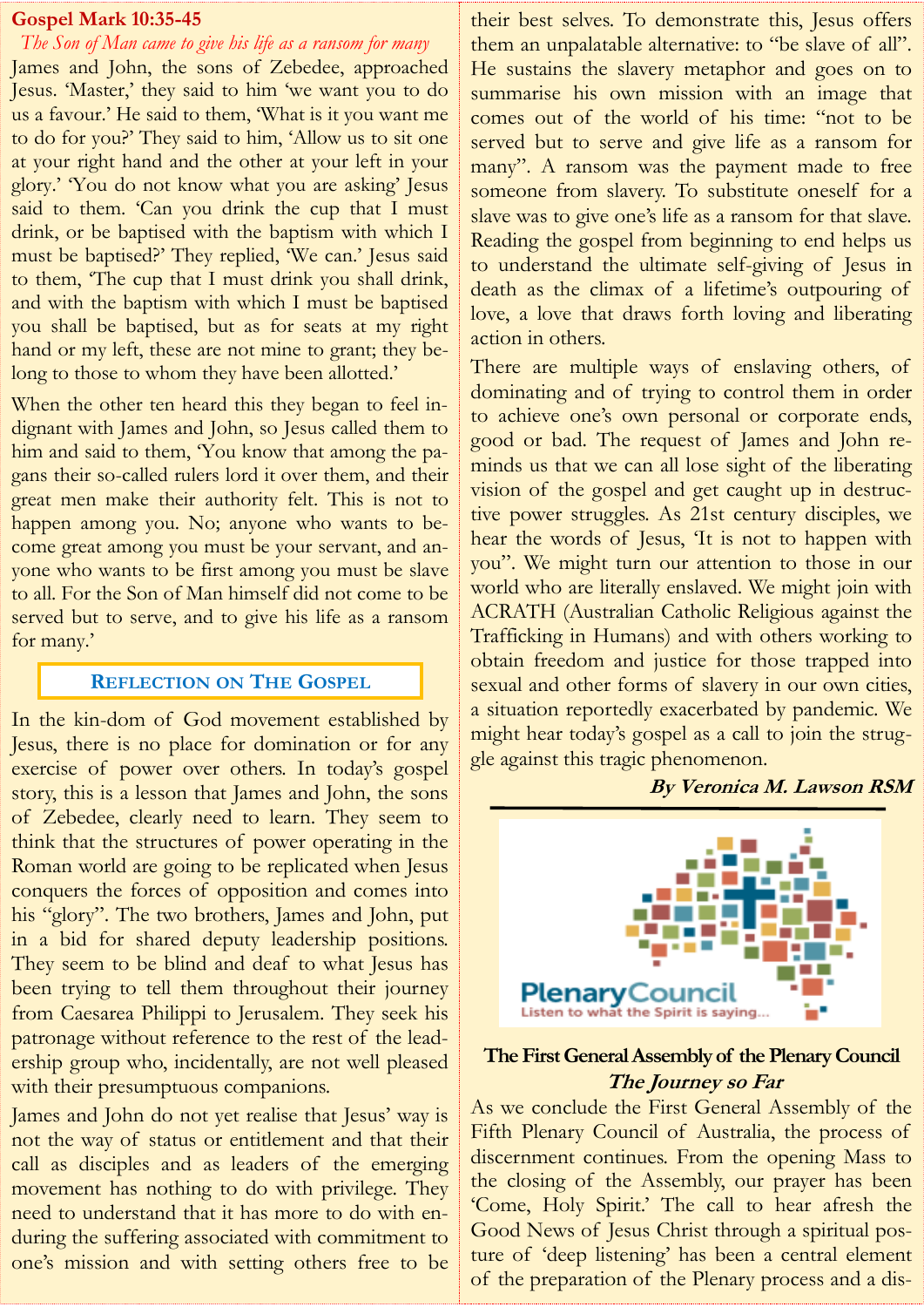tinctive feature of this week. We adopted a regular pattern of prayer and spiritual conversation throughout each day. This slow process of deep listening allowed space for still nascent dreams and visions to come to greater maturity.

The opening session each day began with a Welcome to Country, spoken from various regions of Australia. Indigenous voices, both young and old, paid respects to Elders past, present and emerging, welcomed the Members of the Plenary Council to the day's gathering, and invited all of us to a time of quiet and prayer. As Members offered their reflections day by day, they regularly acknowledged the Indigenous peoples of the land from which they were speaking.

Over three hundred participants gathered for six days, meeting virtually across five different time zones, with many more people following the opening session of each day online. The gift of listening to one another has planted promising seeds and raised important questions for us. Many described the small group conversations and reports as the heartbeat of this First Assembly. Our process of discernment requires time and space for mature reflections to emerge, and further spiritual conversations will be necessary in our considerations of what God is asking of us in Australia at this time.

As the many personal interventions demonstrated, there is no shortage of passion and charisms among the community of believers. These interventions covered a wide range of the complex realities of the Church and Australian society in this particular moment of our history. They expressed personal wisdom and aspirations that have been a gift to this Assembly's deliberations. Many elements of the Council's Agenda were carefully considered. Discussion of other issues, including some not formally on the Agenda, was initiated, and will require more time.

As participants in this Assembly, we have experienced and expressed the range of emotions that come with facing profound issues together, holding in tension diverse interpretations and expectations. Through prayer and reflection, we have been called to be patient with the process, with each other, with the Church and, most importantly, with the Holy Spirit.

We listened to the confronting and important voices of victims and survivors of abuse in the Church. They reminded us of the great wounds and failures of the Church and the continuing need to discern pathways of true healing and renewal.

The plain speaking of First Nations people has brought into even sharper focus the need for reconciliation with Indigenous communities, as well as the need for justice and for the healing of this land itself through an 'integral ecology'.

In responding to the Agenda questions, we considered ways of living as Church today. Many affirmed what they value about their Catholic faith: spirituality, community, prayer, liturgy and sacramental life, and service through the vocation of all the baptised. Members spoke of the ministries of pastoral care and education, health and aged care, and the many social services and advocacy the Church provides in the Australian community. These are great gifts to a world that is seeking meaning and more authentic living.

Other interventions expressed hopes for renewal, offering perspectives on what might be possible for a Church facing crucial questions, tensions and uncertainties. Many called our attention to the importance of enhancing the role of women in the Church. We heard the call to conversion and fidelity, as well as to imagination and renewal. We were reminded of the needs of rural dioceses and parishes, as well as those of large cities. We celebrated the gifts that the Eastern Churches bring to the Catholic community in Australia.

Often expressed through the lens of personal experience, the discernment of this Assembly has threaded together conversations about what the Church can offer today's world on the one hand, and how the world can inform the ways and structures of the Church on the other. We reflected on questions of leadership and governance in light of Pope Francis' call for us to be more synodal.

The missionary vision of Pope Francis has both inspired and infused all the deliberations of this First Assembly. Missionary discipleship has been a key theme, as has the call to go out to the margins. Another recurring theme, expressed in different ways, is the need for ongoing processes of ecclesial listening which can form and inform how the Church lives its mission today.

The Assembly also considered how all people might feel at home in our communities, regardless of their particular circumstances. Various voices drew our attention to young people, women, single people, parents and families, people with disabilities, people with diverse experience of sexuality and gender, and others who feel, for a variety of reasons, that there is no place for them. We asked how a missionary Church might connect with those who feel distant from the community of faith.